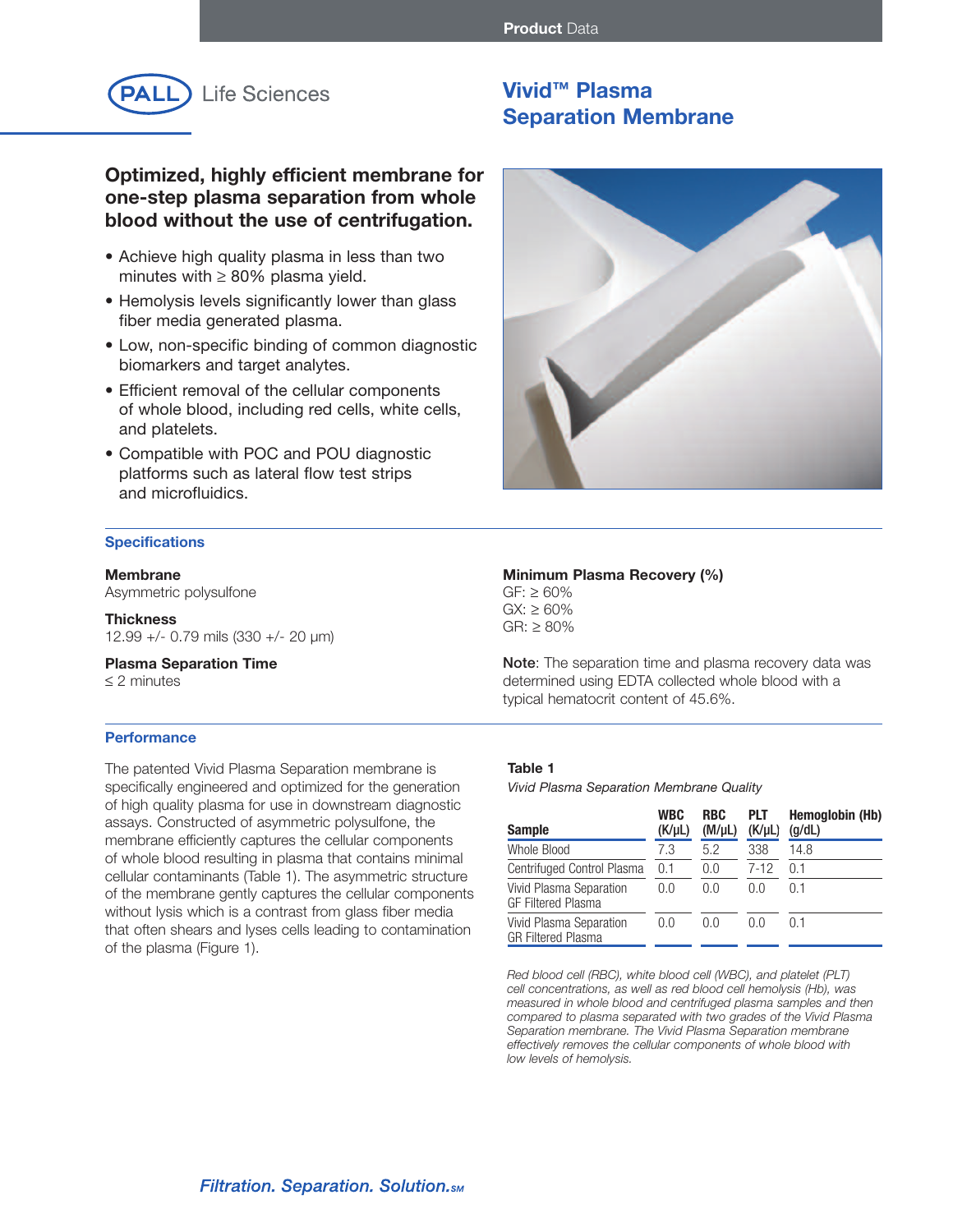#### **Figure 1**

*High Quality Plasma Generation Using Vivid Plasma Separation Membrane*



The membrane can be incorporated into both lateral flow and microfluidic devices. Optimal performance can be achieved using the following guidelines.

**Orientation** – The asymmetric structure of the membrane results in a sidedness to the material. When removing the sheet of membrane from its package, the shiny side will be facing up towards the label. Prior to using the membrane, ensure that you have identified the shiny side from the dull side. To achieve the desired plasma separation, you must apply whole blood to the dull side of the membrane. Applying whole blood to the shiny side of the membrane will not result in the desired plasma generation.

**Blood Volume Rule** – For optimal plasma yield and separation time, care needs to be taken to ensure that the membrane is not overloaded with whole blood. The blood volume capacity of the membrane is directly related to its void volume (e.g., the space within the solid phase of the membrane that is occupied by a liquid sample). The calculated void volume of Vivid Plasma Separation membrane is  $\sim$ 20  $\pm$  1 µL/cm<sup>2</sup>. The sample blood volume capacity of Vivid Plasma Separation membrane is defined as the amount of whole blood per cm<sup>2</sup> of membrane that is rapidly and consistently separated  $(< 2$  min.) by the membrane with low levels of hemolysis. With knowledge of the void volume within membrane and the grade characteristics, Pall recommends the following blood volume capacities that generate rapid and consistent plasma separation with low hemolysis (Table 2).

## **Table 2**

*Blood Volume Recomendations*

| <b>Membrane Grade</b> | <b>Recommended Whole</b><br><b>Blood Sample Volume</b><br>$(\mu L/cm^2)$ | <b>Membrane</b><br><b>Void Volume</b> |
|-----------------------|--------------------------------------------------------------------------|---------------------------------------|
| GF                    | $20 \mu L$                                                               | 1Х                                    |
| GX                    | $20-30$ µL                                                               | $1 - 1.5X$                            |
| GΒ                    | 40-50 uL                                                                 | $2 - 2.5X$                            |

Grade Selection – There are three grades of Vivid Plasma Separation membrane, each optimized for various usage conditions.

- GF Small blood volume applications, such as finger sticks in formats like microfluidic and lateral flow POC devices. No post-treatment so material may exhibit higher hemolysis levels than other grades.
- GX Small blood volume applications, such as finger sticks in formats like microfluidic and lateral flow POC devices. Also compatible with electrochemical analyte detection. Post-treatment helps to minimize hemolysis.
- GR Larger blood volume applications, such as lateral flow immunochromatographic devices. Post-treatment facilitates larger blood volumes with lower hemolysis.

**Device Construction** – Ensuring proper contact of the membrane with the receiving medium is critically important. Plasma does not freely flow from the bottom of the membrane and requires uniform contact with a receiving matrix for the plasma to be delivered to the test strip or device. Plasma transfers from the bottom of Vivid Plasma Separation membrane to the receiving medium by capillary forces of the receiving medium. The underlying material or structure must have enough capillary force to wick the plasma from the membrane for efficient delivery of plasma. Lamination or sealing of the two materials should be performed to ensure that there is intimate contact between them, but that the asymmetric structure of the membrane is not compressed or disturbed.

When sealing the membrane into your device, consider the following:

- Ensure that there are no air gaps/bubbles between the membrane and the receiving matrix.
- Apply pressure around the membrane pad to prevent blood spilling at the edges of the blood separation pad, but do not apply so much pressure that it prevents the flow of the plasma along the receiving material. The sealing pressure should be optimized for the device configuration.

**Life Sciences**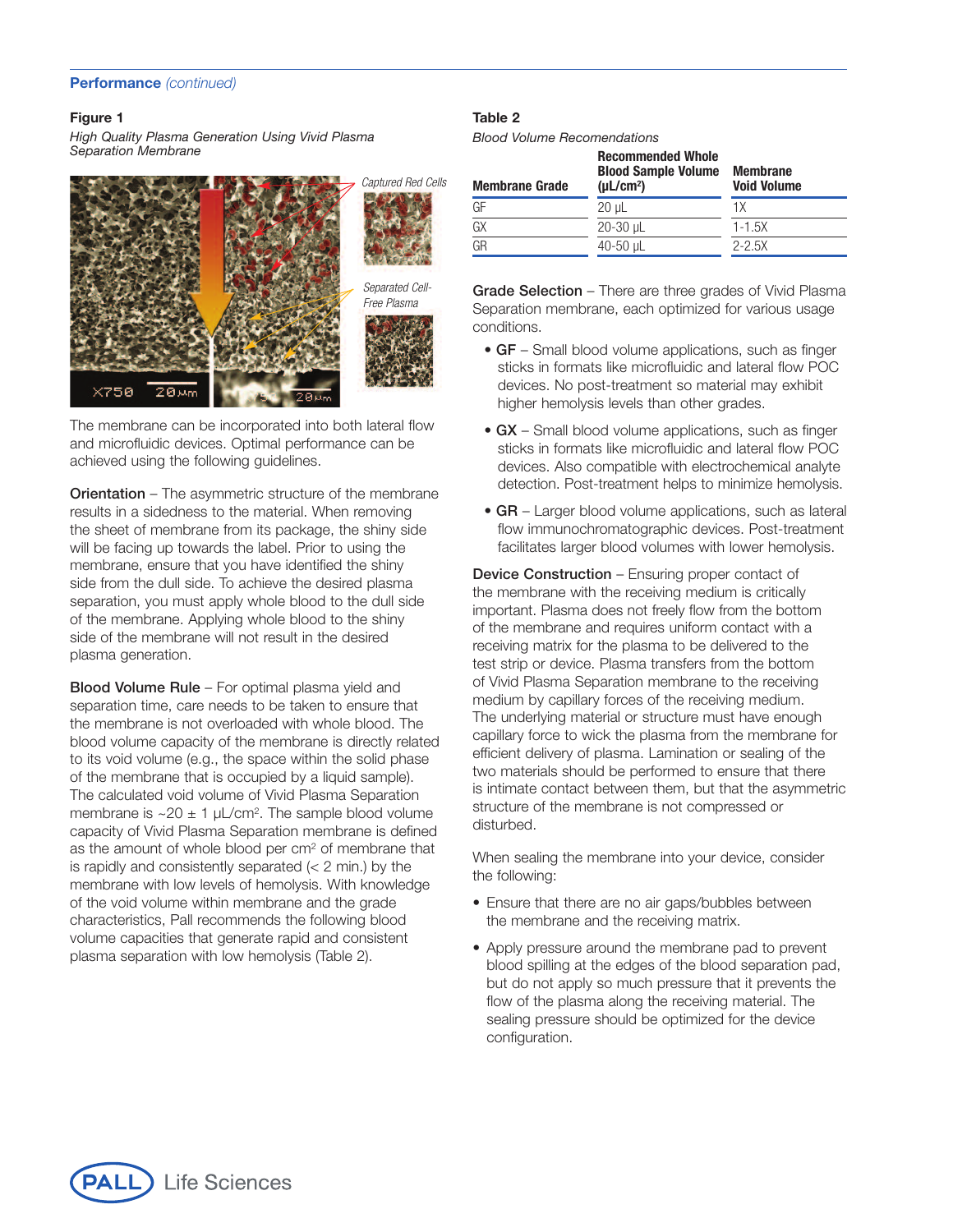- The hydrophobic/hydrophilic characteristics of the membrane and the receiving materials should be compatible for optimal plasma collection.
- Chemical treatments applied to the receiving material should not cause hemolysis of the red cells in the upstream blood samples resulting in hemolysis in the receiving plasma.

High Plasma Yield - The Vivid Plasma Separation membrane provides high plasma yields lowering the

amount of starting whole blood needed. For point-of-care (POC) and point-of-use (POU) diagnostic applications, this is advantageous as whole blood volumes can be minimized resulting in smaller amounts of blood needed from patients or animals. The GR grade membrane  $p$ rovides  $\geq$  80% yield of the theoretical plasma available while our GF and GX variants provide  $\geq 60\%$  yield. Comparatively, glass fiber yields are only 30-50% resulting in much larger starting volumes of whole blood required to achieve the same amount of plasma (see Figures 2 and 3).

# **Figure 2**

*Generate High Quality Plasma with Vivid Plasma Separation Membrane vs. Glass Fiber Media*



Test strips were composed of Vivid Plasma Separation membrane over nitrocellulose membrane. Test strips were challenged with samples of whole blood that was applied to the media in volumes optimal for the grades of Vivid Plasma Separation membrane or as recommended by a manufacturer for glass fiber grades. Vivid Plasma Separation membrane test strips are presented in the left two panels, glass fiber test strips are presented in the right two panels. Notice that blood separation pads were flipped aside of the receiving media after blood separation completion in order to show the quality of recovered plasma directly under the pad. Blood samples of low, 37% (left columns); medium, *42% (middle columns); and high, 48% HTC (right columns) were used for the test.*

## **Figure 3**

*Achieve Greater Plasma Yields with Vivid Plasma Separation Membrane vs. Glass Fiber Media*



*The use of Vivid Plasma Separation membrane allows for greater efficiencies in plasma separation, yield, and quality at all hematocrit levels compared to glass fiber media. In addition, larger volumes of plasma from smaller volumes of whole blood were recovered by Vivid Plasma Separation membrane compared to glass fiber media.*

*The numbers below the bars on the chart represent the amount of whole blood applied to the membrane in µL per square centimeter. Beneath the bars, the letters L, M, and H represent the hematocrit levels of the whole blood applied. The low (L) hematocrit level is 37%, medium (M) is 42%, and high (H) is 48%.*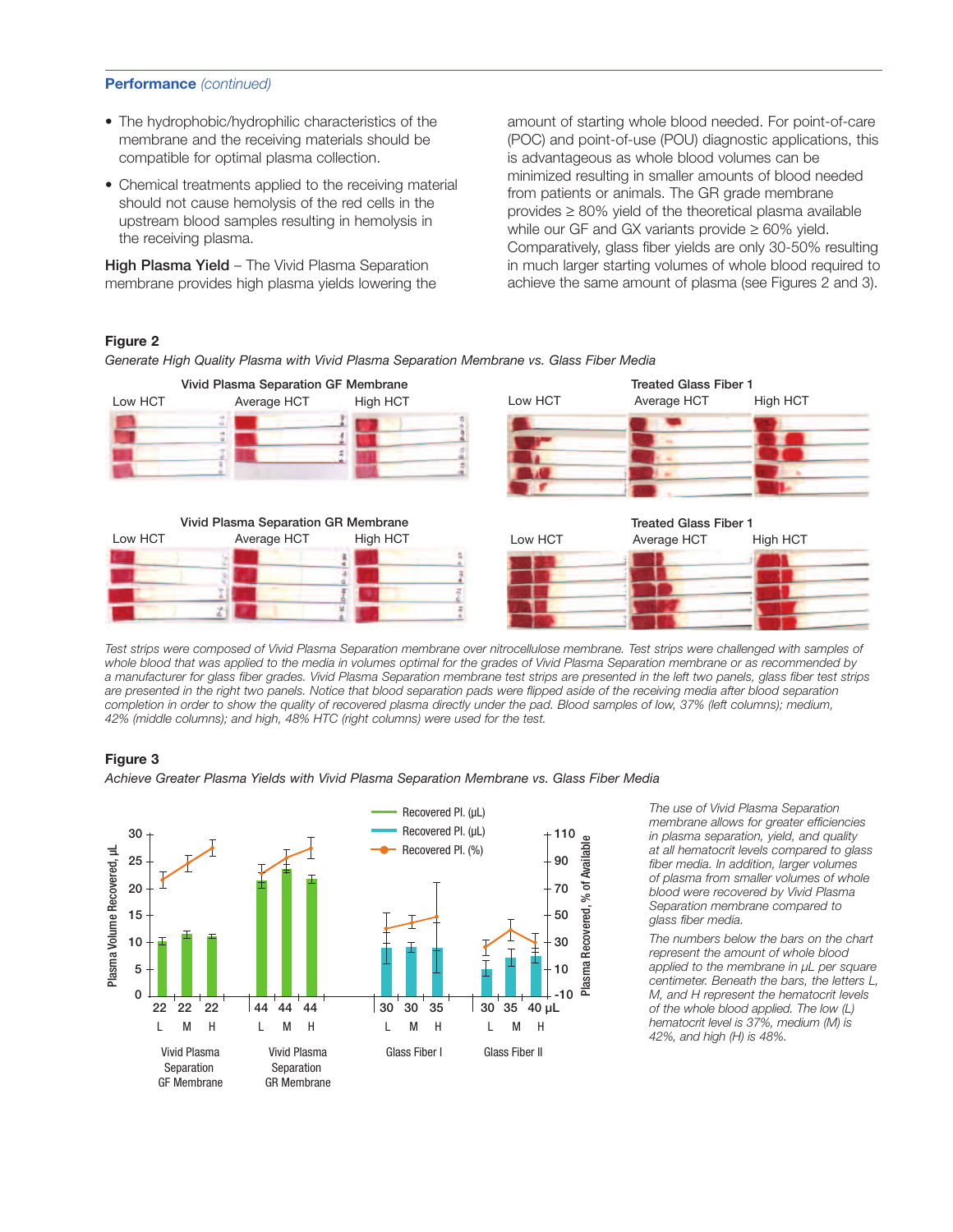Low Analyte Binding – A common concern when using polymeric separation materials is the non-specific binding of target analytes, proteins, and biomarkers to the material. It is well known that some key analytes and biomarkers (e.g., cholesterol, ∅9 THC) have a tendency to bind to membranes used in diagnostic assays which hinders the accuracy and sensitivity of the assay. The Vivid Plasma Separation membrane exhibits low, non-specific binding of key diagnostic biomarkers such as Troponin I. A comparison of plasma generated with the Vivid Plasma Separation membrane to centrifuged control plasma was conducted to assess the detection of Tropinin I in plasma generated by the Vivid Plasma Separation membrane.

Model: Detection of Human Cardiac Troponin I in plasma samples generated by Vivid Plasma Separation membrane as well as centrifugation.

- Whole, fresh EDTA blood was spiked with 1 ng/mL of Troponin I.
- Plasma samples were generated by gravity filtration of spiked blood through Vivid Plasma Separation membrane. Two grades of the media, GF and GR, were used in the study.
- Control plasma was obtained by centrifuging 200 µL of whole blood spiked with Troponin I at 1,000 x g for 5 minutes.
- Troponin I concentration in obtained plasma was measured by ELISA. Additionally, 2D gel analysis was performed to compare protein profiles of the plasma. The 2D gel images are shown in Figure 4– A, B, and C.

The 2DE and HPLC profiles of the two plasmas were evaluated to assess the tendency of the membrane to bind target biomolecules. The findings showed that the protein profiles of the Vivid Plasma Separation membrane generated plasma were statistically identical to the profiles generated by centrifugation (Figures 5–A, B, and C). Therefore, the use of the Vivid Plasma Separation membrane in diagnostic assays minimizes the concern over target analyte binding for the Troponin I biomarker (Figure 6).

#### **Figure 4**

*Low, Non-Specific Binding of Target Analytes with Vivid Plasma Separation Membrane Generated Plasma*



Vivid Plasma Separation GF Membrane Generated Plasma<br>Generated Plasma









*Picture A-C: 2D gel electrophoresis protein profiles of control centrifuged sample (gel B) and Vivid Plasma Separation membrane generated plasma (gel A and C).*

*A 2DE protocol of very high resolution of the acidic pI – medium molecular weight region where most of the known cardiac biomarkers are located, employed a first dimension with pH 4-7 NL IPG strips followed by second dimension separation on 10.5-14% SDS PAGE.*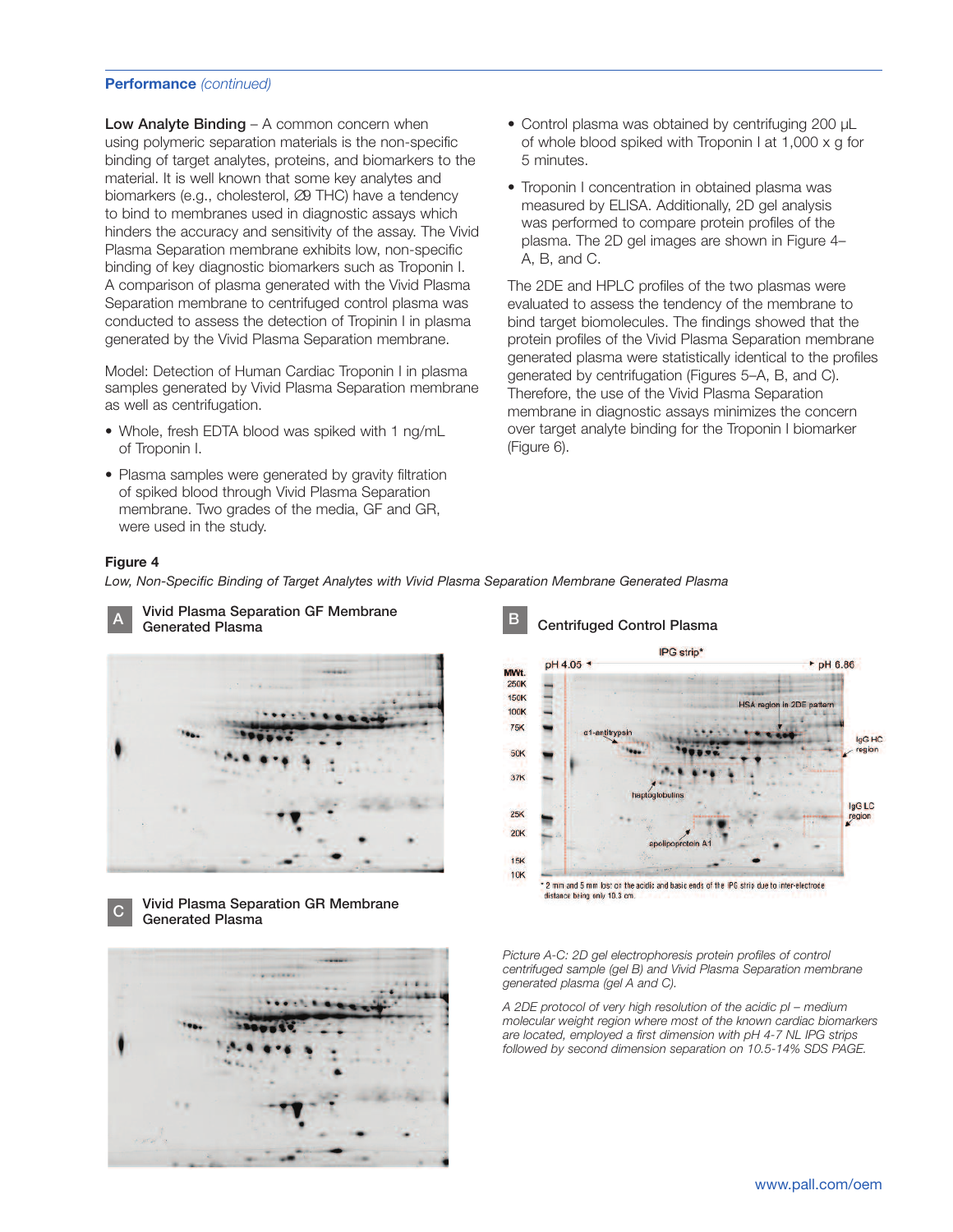## **Figure 5**

*Equivalent HPLC Profiles Using Vivid Plasma Separation Membrane*



*HPLC profiles of plasma filtered through Vivid Plasma Separation GF membrane (red line) vs. centrifuged plasma (purple line). Filtered and centrifuged plasma resulted in very similar profiles.*



*HPLC profiles of abundant human plasma proteins, IgG, Human Serum Albumin (HSA), and Fibrinogen that were purchased from Sigma.*

# Vivid Plasma Separation GR Membrane vs. Control



*HPLC profiles of plasma filtered through Vivid Plasma Separation GR membrane (blue line) vs. centrifuged plasma (red line). Note: There was a small decrease in protein concentrations in areas of HSA and Fibrinogen observed in plasma filtered through Vivid Plasma Separation GR membrane.*

#### **Figure 6**

*Concentration of Cardiac Biomarker Maintained Using Vivid Plasma Separation Membrane Filtered Plasma*



Plasma Samples of 1 ng/mL Spiked Blood

*Troponin I concentration was measured in plasma samples filtered through Vivid Plasma Separation membrane (teal columns) vs. centrifuged plasma (orange column). All plasma samples were generated from the same sample of fresh EDTA blood spiked with Troponin I (1 ng/mL). Concentrations of Troponin I are equivalent in centrifuged and filtered plasma samples indicating that the Vivid Plasma Separation membrane exhibits low levels of non-specific binding of key cardiac biomarkers.*